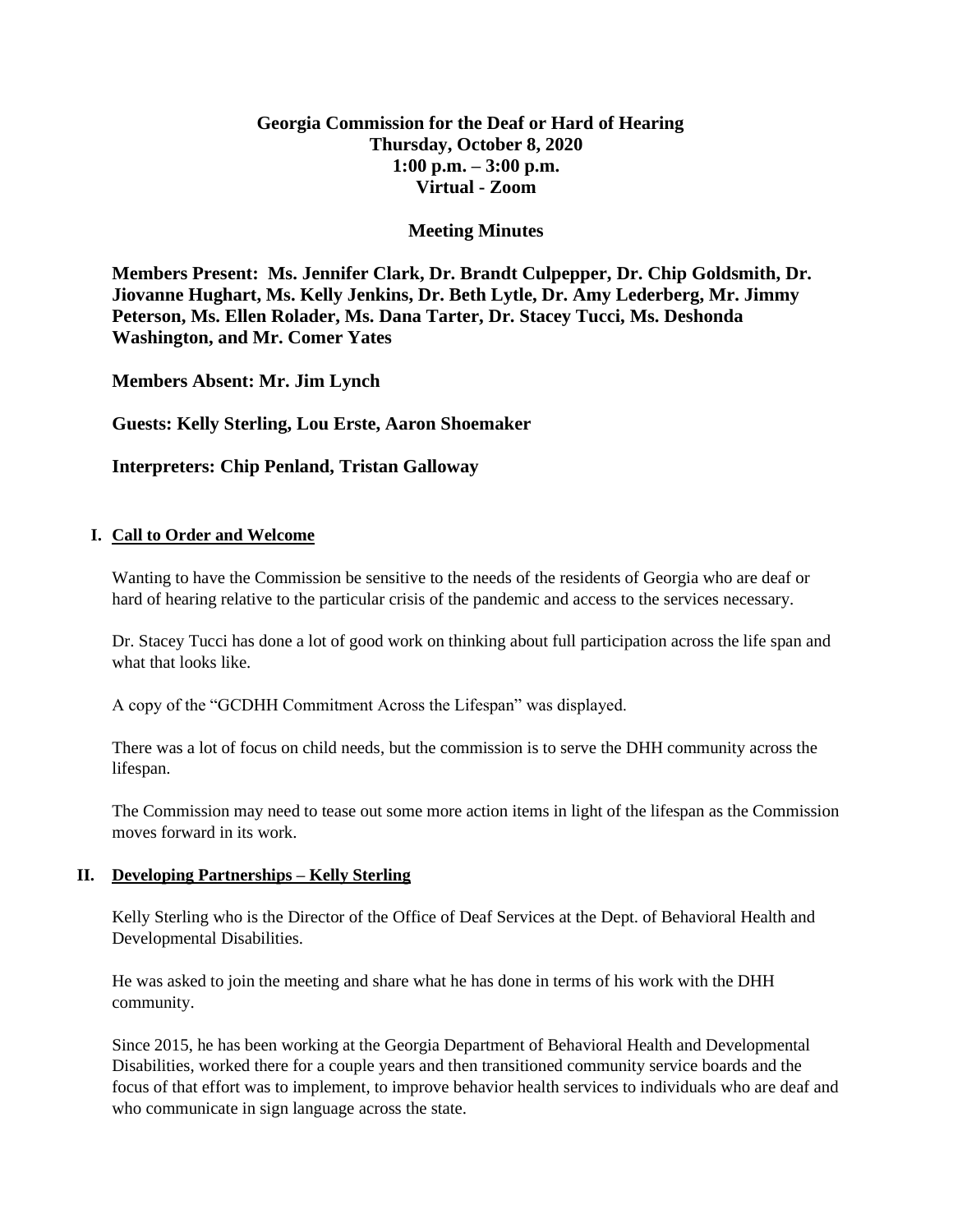He did that for about a year and then went into his current position at the Department of Behavioral Health and Developmental Disabilities and transitioned back to the department, and is currently the Director for the Office of Deaf Services

Mr. Sterling is looking forward in ways the Commission and DBHDD can partner better going forward.

He first started sharing about how DBHDD is the named plaintiff of a lawsuit in the state of Georgia back in 2009. From that lawsuit there was a consent order settled, and it required that DBHDD establish ASL fluent behavioral health services across the state. They now have clinicians and case managers placed all over the state who can communicate and sign fluently.

In the consent order there's a requirement for ASL fluent group homes and those group homes for DD individuals are required to have staff who sign at the level that those consumers need.

His staff, go around the state, and do communication assessments, and is utilizing the one standardized tool for communication in sign language which is the communication skills assessment that was established by Alabama, South Carolina.

They serve people with Medicaid, who are state funded and they may have a low level of insurance. DBHDD fills in that gap. Depending on the provider network, they may or may not be able to serve individuals who have private insurance. Which leads his office to be contacted by individuals around the state by those who want access to clinicians and case managers who sign and to provide support to them and to do dialogue with a clinician or a case manager who really gets what it means to have hearing loss. This is one of the challenges that they have to contend with.

There are other challenges as they navigate their community service boards : financial issues they are unable to bill for services or they just don't have the bandwidth to provide those services.

They have worked very hard to provide culturally competent training to their provider network to make sure that they understand the issues that it not only occurs in therapy, but even with the front office staff they're getting consultation on in how best to interact with people with hearing loss to understand the nuances in the variants that people present when they have hearing loss.

DBHDD offers a wide array of services. They offer housing support to individuals in terms of the intellectual and developmental disabilities.

They have a bit more oversight over that provider network because they are contracted in those supports. And there's more authority in terms of the department being able to determine how accessible those group homes are.

This presents a great deal of frustration in respect to personal care home and personal homes. Personal care homes are licensed by the Department of Community Health.

DBHDD has no basic authority to determine their regulations but are working with them to encourage adaptation. There is language in some other policy manuals that reflect the provision of accommodations to get to a space where people feel they're able to communicate effectively within their home environment in those types of settings.

Mr. Sterling also shared he gets contacted often by those in the Deaf community to complain about issues such as not being provided an interpreter when visiting a doctor or not being provided services because they didn't bring their own interpreter to the dentist or housing needs.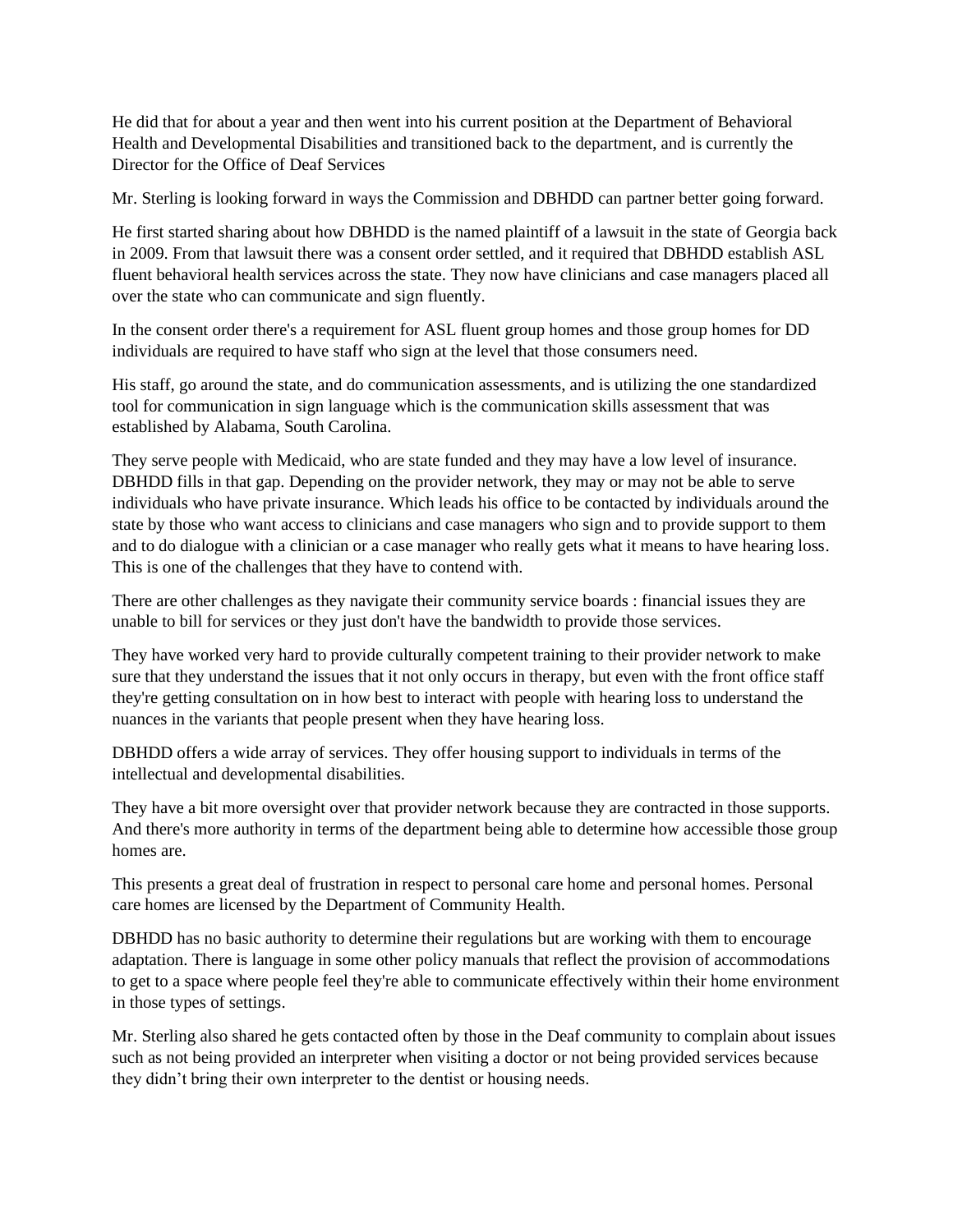He is hoping that with the Commission's help to put forth a comprehensive effort to address issues that surround the DHH community and to put it in front of legislators who might need to see it.

Ultimately, it is to the benefit of the community of individuals with hearing loss around the state of Georgia.

Also, because we have to have either identified behavioral health diagnosis or an intellectual and developmental disability diagnosis, if they're outside of that, they are unable to assist.

Thus, there's a large chasm of support that's needed across the state of Georgia, and he is hopeful that the agencies and the Commission can help to fill that void.

More specifically, is it more about people that are either in crisis, or they are heading towards that. It's oftentimes the people who are capable, receive the information needed and then having to contact insurance companies to see if it is covered. Many have difficulty navigating through the insurance layer. And, unfortunately, the insurance companies are not providing meaningful direction to individuals who need communication accommodation and where they can provide it.

They simply generate a list and say, "These are the providers. Good luck."

What is also needed is communication accommodation. Different entities can tend to argue towards what is considered reasonable and what federal requirements allow which forces individuals to advocate for themselves and then try to overcome that hurdle and according to some individuals, this is insurmountable.

Dr. Tucci raised the point on how the Commission might be able to support pushing out that type of training to providers (i.e. cultural competency) that don't work directly with DBHDD. For example, the GA Mobile Audiology program and how they are working with the Department of Public Health to develop professional learning for pediatric audiologists to be more responsive and culturally appropriate when engaging with Deaf clients.

How might the commission be able to expand the scope of who's getting that type of cultural competency training or that type of communication access training. How can the commission support that broader expansion of training?

Some things to consider:

-creating how-to documents on how to advocate for yourself, when going to dentist or doctor, when requesting communication access;

-a flowchart or graphic to indicate what terminology to use to get the interpreter you need.

The town hall meetings can be a place where input and feedback can be received about how to address pain points.

The partnership with DBDHH and the Commission will hopefully be able to address and take action on these types of issues.

Commissioner Peterson stated that his organization has a good partnership with DBHDD as well as the state advocacy office who specialize in ADA laws and have been able to create posters and flyers and how to get an access to an interpreter so that is one resource that can be used. They meet every 2 months and addresses emergency services as it relates to the DHH community. There may be some other state agencies that the Commission can ally with and then go from there.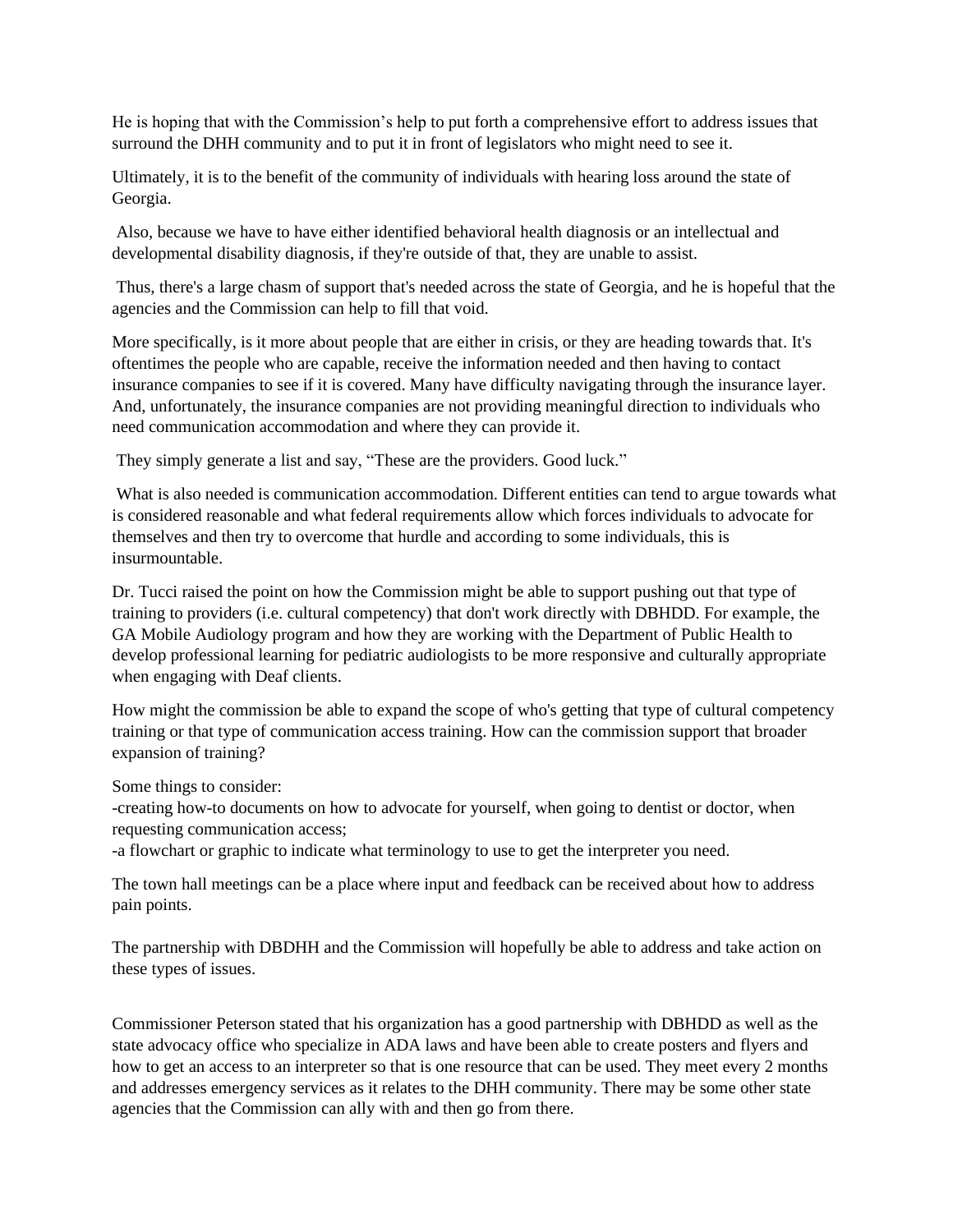It was clarified the distinction between the DBDHH advocacy office and the Georgia Advocacy office and how the Commission can work with both.

Mr. Sterling also brough up the idea of a census and the need to have more concrete data on where individuals are residing as an effective means for outreach.

He brought up a documentary about the Deaf and hearing loss community in Japan and their efforts to reach out to each other after the disaster at Fukushima. They were able to effectively find where everyone was and to help provide resources to the communities that needed it the most all because they had a registry.

This can be possible if all the state agencies work together to coordinate this data. With requisite permissions in place it would allow this type of data to be more effective in reaching rural communities, under aged Georgians who are navigating public school systems and parents who don't necessarily know of resources.

Commissioner Rolader added that it is also helpful for the emergency personnel as well so that it would give them some way of knowing who the persons who are deaf and hard of hearing are. Right now there is no way of knowing where they live or who they are.

Some communities are doing it better than others. For example the Savannah area where because of the impact of hurricanes, the 911 system does identify persons with hearing loss.

911 services is an issues that needs to be brought up again for the DHH community and have uniformity across the state and bring it up in the next legislative session.

Mr. Sterling stated that basically the emergency operations coordinator for DBHDD, when there's communities impacted, is a rotation of several staff who works with the one who is the permanent emergencies and disaster planner for behavioral health which is Miss Jeanette David.

It's when a person calls that they know if it involves a certain address they know if the individual at that address has a hearing loss. It is not certain if it stems from county data or if it is from some type of form that they submit out, he will check and find out and confirm.

If collecting data it will not only have to be an electronic data base but will also need hard copies as well as back up, in his opinion.

Commissioner Peterson brought up asking NASA DHH and see what they are doing and see what Georgia can do as a result.

### **III. Creating a Foundation for GCDHH – Mr. Lou Erste**

Dr. Tucci gave an introduction for Mr. Lou Erste, who is the State Schools Chief Policy Officer at the Georgia Department of Education. He has been working in the policy division for quite some time and is also well versed in school systems across the United States. He has done quite a bit when it comes to administration and leadership and policy within school systems and for students who are school age elementary, middle, and high school and he has recently joined the division of state schools at the Georgia Department of Education.

He will be speaking on potentially looking at developing some type of 501 c3 for the commission so that the commission would be able to intake funds and be able to actually contract in the Commission's name.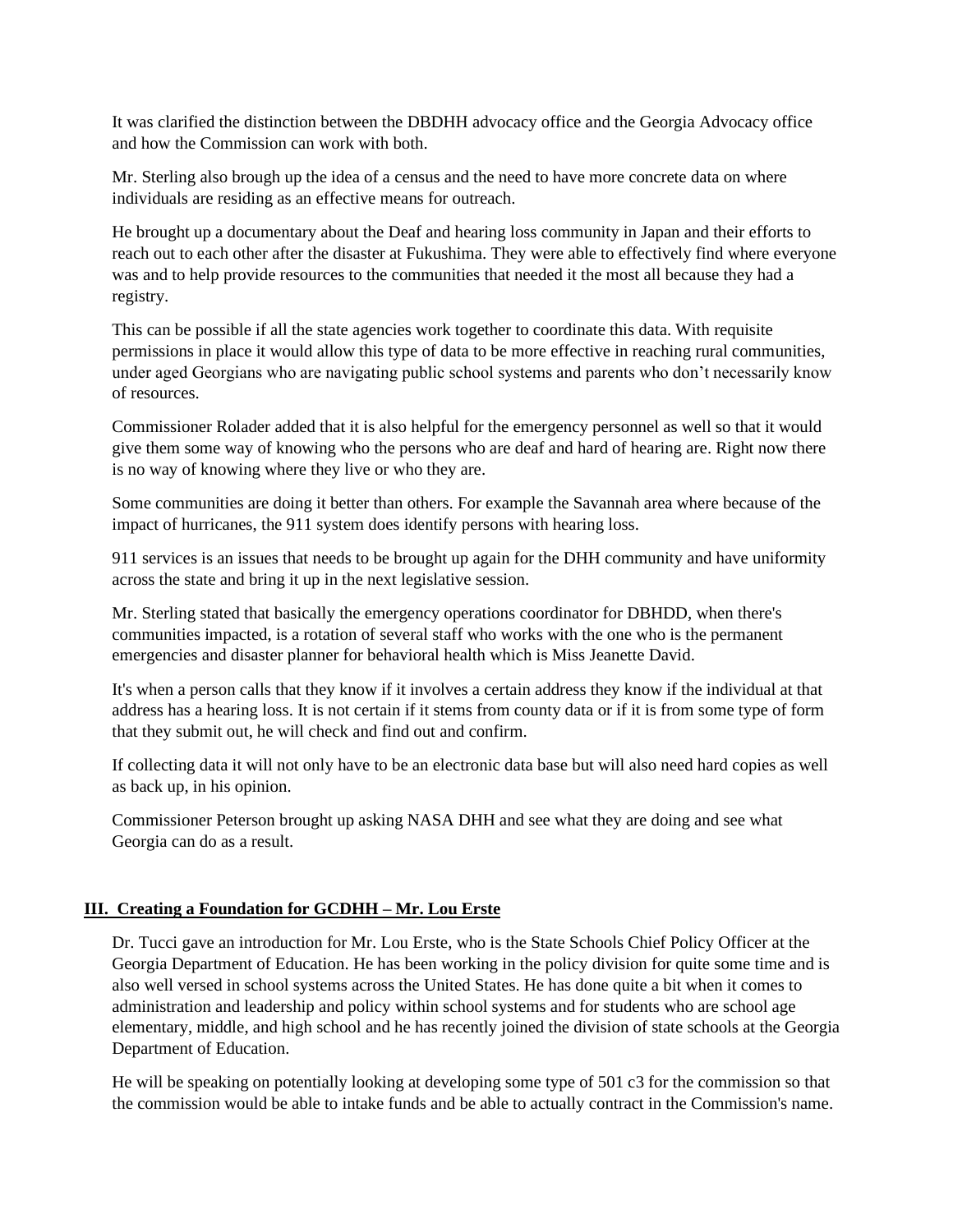As a result of the 501 c3, the commission might actually be able to put some finances behind some action items instead of relying solely on volunteer efforts.

He will share what a forward path would be if the commission did decide to establish some type of nonprofit related to the Commission's work so that that it can fund some action items.

According to Mr. Erste, the establishing of a 501c3, as possible, would have to get an amendment of the law.

This was done in 2019 for the Georgia Department of Ed Foundation. The Governor's Office of Student Achievement did it in 2017 and the state charter schools commission did it in 2015.

Because the current law, related to the commission, just says that the commission can contract in its own name, and it doesn't go beyond that, it can it can apply for grants, and so on.

But, it, it doesn't have some key things that it needs. And so, in the handout (please see "Creating a Foundation for the Georgia Commission for the Deaf and Hard of Hearing - 2020-10-07) there was a reference to the steps with Georgia's law which had to be amended twice, but the bottom line of HB 130 in 2019 gives the foundation the power and the authority to incorporate a nonprofit that could qualify as a 501 c3 of Internal Revenue Code, and to a definition carrying out any of its powers and accomplish its purposes. That's the key thing.

The Georgia foundation for public Education in 2013 got an amendment to allow the state board to move money to the foundation but it couldn't do it as a 501 c3 until 2019.

So included in the handout was a copy of House Bill 130 from 2019 and we don't need to spend time talking through the specific things but this standard language is very similar to what was in the bill for, NGOs, and the state charter schools commission.

It's the language that will allow the commission to both have the authority and the power to incorporate a 501 c3, and to have funds come in and disperse funds and so on. This would be the model to establish a foundation for the Commission.

Dr. Tucci provided feedback and stated that creating a foundation would be similar to that when funding was provided for Pathways. It would allow establishing an annual budget, engaging in contract work, establishing some full time director position or pay people to come to a training. This may be the only to get some funding behind action items for the Commission. The Commission will need to some research regarding this and believes that the General Assembly could approve this.

According to Mr. Erste, a 501 c3 will need to be established. However, it will be up to the Commission on how it will be structured. There will be board members. It could be the commission members or it could be a subset of the commission or have somebody from the outside. But by establishing a 501 c3, it will allow the foundation to receive donations/funds; allow people to donate.

Commissioner Yates asked for a motion for the Commission to pursue establishing a foundation.

Commissioner Amy Lederberg moved.

Commissioner Kelly Jenkins seconded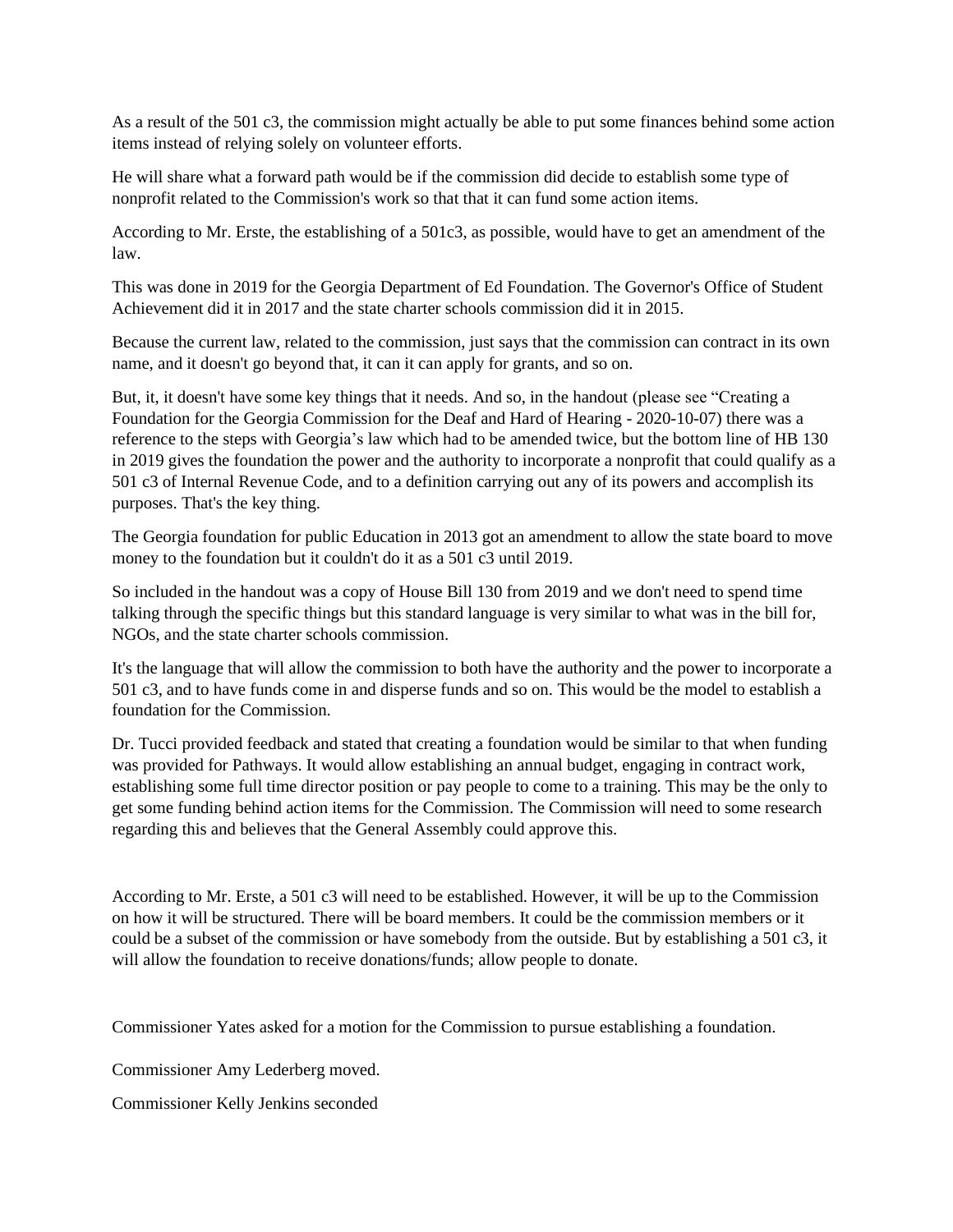Discussion: How long does it take to establish a 501c3 and what does the commission need to do?

Mr. Erste explained that it begins with the first two steps: to get a bill lined up so that it is easy to pass and then get the governor to sign. Would need to have attorneys to draw up all the paperwork which could generally cost about \$10,000.00 and lawyers fees to get a 501c3 to be approved, which could take anywhere from 2 months to 2 years.

Commissioner Peterson recommended that we can emulate another agency that has a 501c3 that can help the commission initially and take the baby steps need to establish. 14:17:04 Jimmy.

Commissioner Yates called for a vote from all the Commissioners in favor of the commission moving forward with presenting drafting and presenting legislation for the upcoming session of the General Assembly to establish a foundation for the commission.

Vote was unanimous (Dana Tarter voted in favor via email).

### **IV. Developing Partnerships - All Hands On**

The Commission is looking to start partnering with organizations who are working directly with the DHH community at large and All Hands on is one of those organizations.

Aaron Shoemaker is the director of All Hands On. He learned ASL as his first language as his parents who are able to hear were involved in the deaf community and both of them were interpreters and he's now an interpreter himself.

All hands on is a 501 c3 organization that was established in, 2014. On the board of directors are individuals who are deaf individuals who are interpreters, individuals who are educators of the deaf and deaf interpreters. The organization is considered to be a deaf run and a and a deaf-centric organization. They work within the deaf community adjacent to emergency management where emergency management is very much a government operation, which includes, fire, police, EMS, hospitals, and any other service provider that are under government operation and control.

A firefighter in Los Angeles, California developed a citizen emergency response training. And from there, FEMA got ahold of it, and blew it out to the entire nation, so it is now the model. The basic training for any citizen in the country to have access to responding to emergencies, because the fire department, the police department aren't often already there, when a disaster happens.

However, what we discovered in 2011 was that very rarely were deaf individuals involved in this training, and never had this training delivered directly in American Sign Language. It had always been presented in spoken English.

So, it was discovered that Cobb County Emergency Management Agency has one of the best longest standing certification programs in the entire state of Georgia, and their volunteer services coordinator, Bernard King and he didn't want to just figure out a way to include the Deaf but he actually suggested a closed class.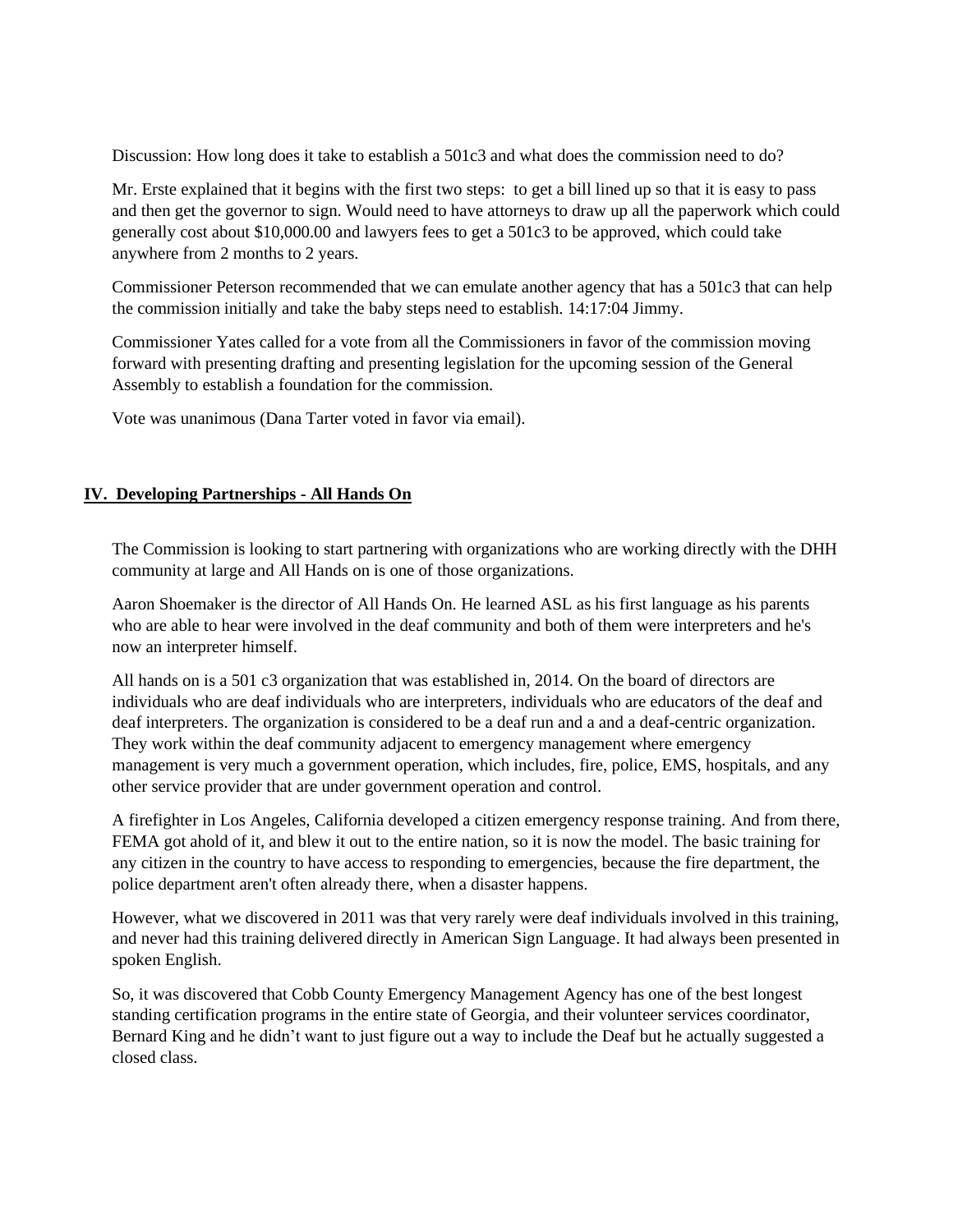And once a closed Deaf class was offered, the amount of participation went through the roof. The first class we did had three deaf participants in 2015, the rest of the class was hearing people.

The next question was how do we get Deaf instructors?

And the way Bernard Kind did it was to go to GEMA and to request a specific class for Deaf instructors to be certified by GEMA instructors, if they could meet all of the same requirements as their hearing contemporaries. So Cobb County flew him to the FEMA Training Center in Maryland, where he took their train the trainer courses, and then came back to Georgia and was qualified as a GEMA certified instructor. 5 deaf instructors were certified in the first class. All Hands On now has 9 certified instructors who are deaf. There are a total of 11 deaf certified instructors in the US. One in Ohio and the other in Oregon.

Being a 501 c3, they are able to partner with other state agencies in a way that for-profit businesses and agencies are not able to do. So when hurricanes and other disasters like COVID hits. Somebody at GEMA contacts him and says, "What's the most effective way to do the interpreting and to get the information that we're responsible for out into the deaf community. And what was determined was that he best and most efficient way to do it is to have an interpreter team embedded right there in the state Operation Center.

They partner with the GA Association of the Deaf and with other deaf nonprofits.

## **V. Virtual DHH Community Town Hall**

Commissioner Rolader gave an update on the upcoming DHH community town hall meetings in November.

There will be six different topics, each topic on a different virtual town hall meeting.

The topics of each Town Hall meeting will be:

- 1. Transportation for instance, taking the subway and what kind of challenges it might raise concerning the deaf specifically for transportation.
- 2. Food especially during COVID, which may make it a challenge for those in the deaf community specifically like needs for a pantry or similar issues
- 3. Medical Access access to having masks; how you would communicate when people are wearing masks covering their faces while during the pandemic, especially if you don't have an interpreter. If you have a doctor that uses a mask how are you able to communicate with the doctor or dentist and other various obstacles faced as a deaf person
- 4. Access to Internet rural areas that don't have access to the internet. How can the state provide Internet services for emergency purposes or educational purposes. What challenges do they face with internet access and the mediums to access the internet, i.e. iPhone, laptops, tablets, etc.
- 5. Emergency services through 911 how emergency services are accessed using 911; what information is needed, and how we as a commission can gather that information
- 6. Communication Access during COVID-19